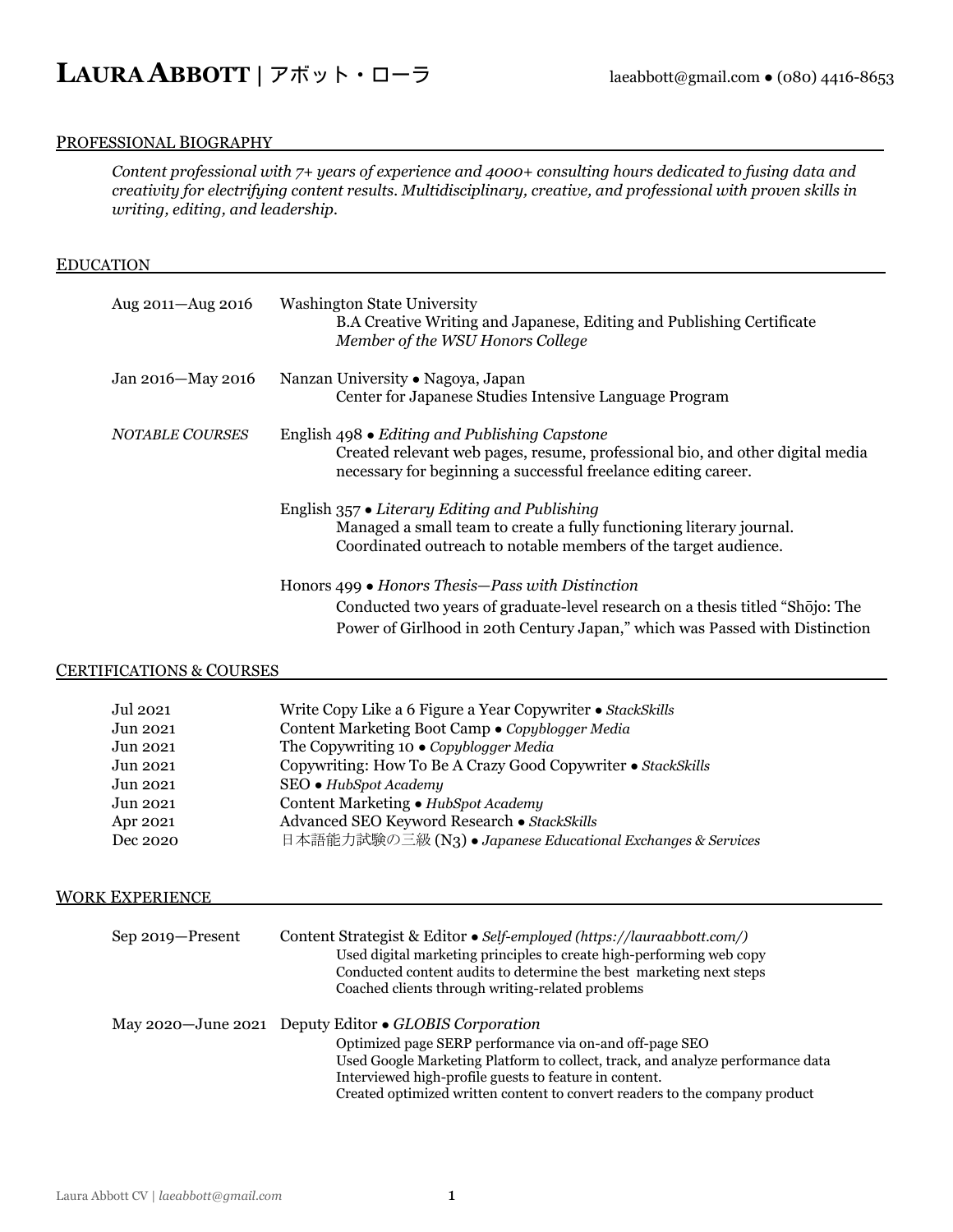| Sep 2016-Aug 2017                    | Editor • WSU Professional Editing Service<br>Copyedited, proofread, or developmentally edited client work with respect to concerns<br>Negotiated contracts with clients to provide the best service while remaining affordable<br>Maintained contact with clients to assist with any further revision concerns                                                                                         |
|--------------------------------------|--------------------------------------------------------------------------------------------------------------------------------------------------------------------------------------------------------------------------------------------------------------------------------------------------------------------------------------------------------------------------------------------------------|
| Aug 2014-Aug 2017                    | Receptionist & Clerical Aid • WSU Writing Program Office<br>Engaged with students, parents, and staff to effectively resolve conflict<br>Quickly and efficiently filed student writing portfolios<br>Maintained confidentiality while handling sensitive or unreleased student information                                                                                                             |
| Aug 2012-Aug 2017                    | Mentoring Consultant (formerly known as Administrative Tutor) • WSU Writing Center<br>Tutored undergraduate and graduate students; native and non-native speakers of English<br>Designed and executed training modules for the general consultant body<br>Actively managed and mentored volunteers and on-duty consultants                                                                             |
| Jan 2014-May 2014                    | Writing Consultant • WSU Critical Literacies Achievement and Success Program<br>Tutored underrepresented and marginalized students; native/non-native English speakers<br>Remained mindful of the role of contrastive rhetoric and helped students complement<br>their rhetorical styles with academically dominant Aristotelian rhetoric                                                              |
| Apr 2014-Present                     | Model • WSU Department of Fine Arts, Tokyo Artists League<br>Collaborated with artists to inspire diverse renderings in various mediums<br>Assisted instructors to provide an educational classroom experience for students                                                                                                                                                                            |
| Jan 2013-Apr 2017                    | Editor • Self-Employed<br>Edited technical documents and creative manuscripts at both macro and micro levels<br>Worked closely with clients to provide useful and responsive feedback                                                                                                                                                                                                                  |
| May 2012-May 2015                    | Lab Technician • Dr. Ilia Karatsoreos, Washington State University<br>Accurately replicated established protocols to generate precise and reliable results<br>Handled hazardous tissue with sensitivity, caution, and consideration<br>Assisted lab managers and graduate students with complex technical procedures<br>Remained the only undergraduate in the lab with independent and weekend access |
| TEACHING and FACILITATING EXPERIENCE |                                                                                                                                                                                                                                                                                                                                                                                                        |
| Apr 2017-Apr 2019                    | Chubu Area Trainer • ECC Foreign Language Institute<br>Taught English to groups of 8 to 10 students of all ages in a weekly classroom<br>Designed and conducted training modules for as many as 60 in-training teachers at once<br>Supervised as many as 40 teachers at up to 15 separate schools<br>Wrote and designed workbooks and other training materials from scratch                            |
| Aug 2012-Aug 2016                    | Small-Group Facilitator • WSU Writing Program Small Groups Program<br>Facilitated groups of 4 or 5 students in a weekly peer-review-based classroom<br>Conducted mini-lessons on aspects of rhetorical composition based on student need                                                                                                                                                               |
| <b>INTERNSHIPS</b>                   |                                                                                                                                                                                                                                                                                                                                                                                                        |
| Feb 2014-Dec 2016                    | Primary Editing Intern • Hydra House Books<br>Read submissions and justified their literary merit to Editor-in-Chief<br>Designed and implemented online forms to better serve submitting authors<br>Enthusiastically represented Hydra House at several reputable conferences<br>Converted and uploaded e-books publications to various vendor platforms                                               |
| Aug 2012-May 2015                    | Poetry Editing Intern • The Palouse Review<br>Worked closely with faculty advisors to develop an 'eye' for well-crafted submissions<br>Read and critiqued submissions<br>Helped develop guidelines and image of Spring 2013 pilot issue                                                                                                                                                                |
| Aug 2013-Apr 2014                    | Editing Intern • The Blood Orange Review<br>Designed and tested curricula for the new Editing and Publishing Certificate at WSU<br>Read submissions and justified their literary merit<br>Collaborated with fellow interns to create a high-quality submission selection                                                                                                                               |
|                                      |                                                                                                                                                                                                                                                                                                                                                                                                        |